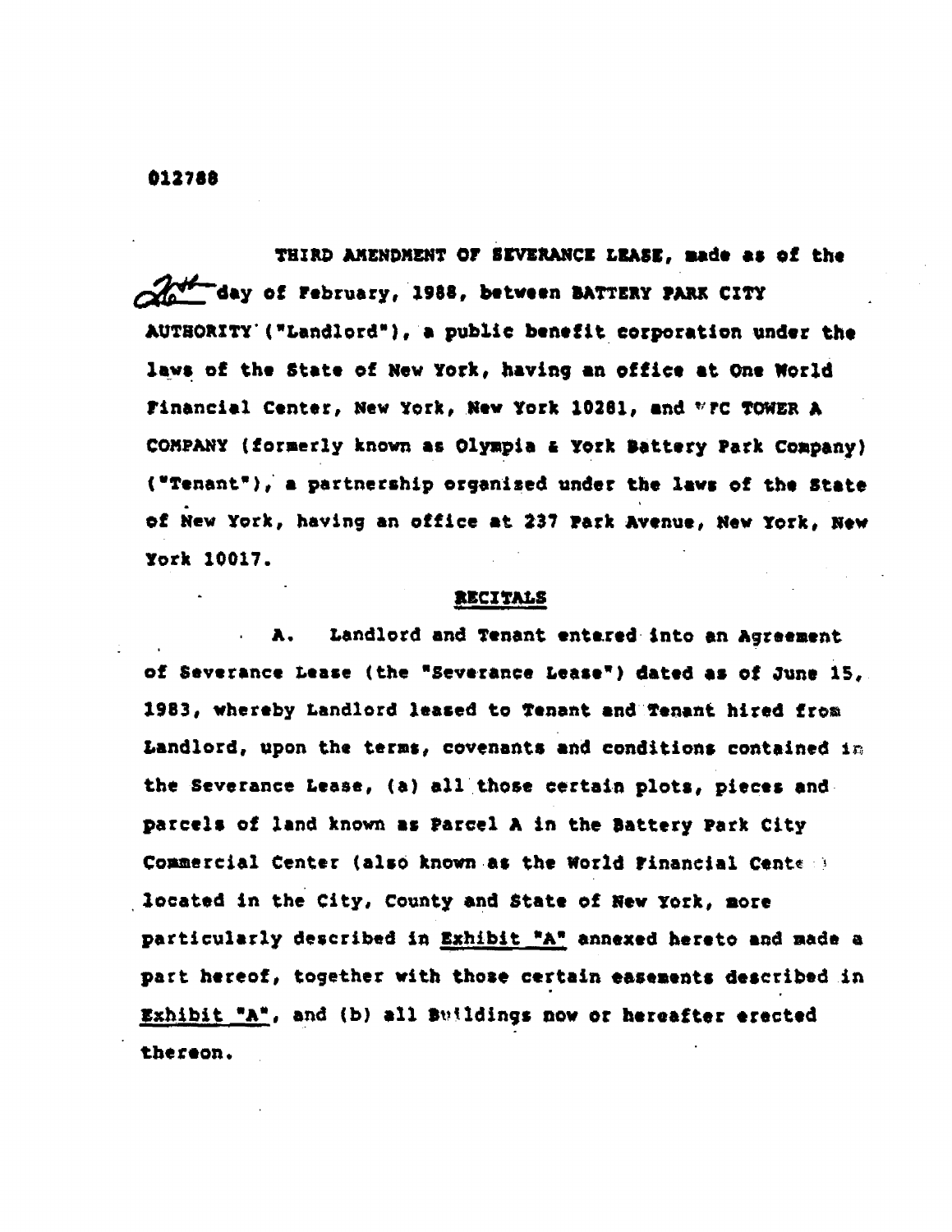**D**. **T**h**e** Se**v**eran**c**e L**e**nse **v**a**n am**e**nded b**\_ **(**a**) a Firs**t J*u*|en**dm**ent **ot Se**ve**r**a**n**ce Lease **(e**rir**s**t**f***U***s**e**nda**ent**U)**t **made** a**8 o**f *o***u**ne 1**,** 1**984**e **b**etw**een** La**nd**l**ord** a**nd Te**n**an**t**,** an**d (b) 8 Second Am**en**dm**en**t** of **S**eve**r**ance Lea**s**e**(=**S**e**c**ond**A**u**en**dn**e**n**t**e), made** a**s o**\_ August 15, 1985, between Landlord and Tenant, a memorandum of **wh**ic**h** Fir**s**t \_**e**n**dmen**t an**d Se**c**ond** \_**u**e**ndnen**t **yea** rec**o**r**d**e**d** A**n** t**h**e **O**ff**i**c**e o**f t**he leg**i**ate**r **o**f **the** City **o**f **N**e**w Y**or**k**, **New** Y**0**r**k Co**u**nty, on Hay 19, 1986, in R**e**el 1**0**6S, a**t P**age 1537 (the S**evera**n**ce L**e**a**s**e as a**m**e**nded** *b*y **s**uc**h kn**en**dnents b**ei**ng r**eferre**d t**o h**e**r**e**inaf**ter** a**s t**h**e eL**ea**s**e**")**.

**C.** Lan**dlo**r**d** an**d Ten**a**n**t en**te**r**e**d i**n**t**o** a l**e**t**te**r **a**gr**eeme**n**t (the "Redistribut***i***on** &**g**r**eene**nt**e)**, **d**at**e**d as **ot** *0***use** 15, 1983, permitting, among other things, certain redistribut£**on of** B**et**a**il** sp**ace a**m**ong the Pa**r**cel**s **a**s **may***b***e** r**eque**ste**d***:***b**y **th**e **t**e**n**a**nts u**n**d**er **th**e **S**eve**rance Le**a**s**e**s o**\_ **th**e affe**ct**e**d** Par**c**e**ls**. I**n** a**cco**r**d**a**nc**e **w**i**th** t**he** \_e**di**s**t**\_**lbut£on&g**r**eement**w **T**e**na***n***t h**as re**qu**est**ed** t**h**a**t L**a**nd**l**o**rd **r**e**di**st**r**i**b**u**t**e **3,306 N**et **R**enta**bl**e **Squ**a**re** Fee**t o**f **Addi**t*l***on**a**ll**eta**il Use** J\_**llocatio**n **from Parcel** A **to** P**a**r**cel D.** Lan**dlo**r**d** a**nd WFC Towe**r **D Conpan**yt t*h***e tenant under** t**he Severance Le**as**e fo**r P**a**r**ce**l **D**, ar**e s**i**mult**a**n**e**ous**ly **h**ere**w**i**th** a**mending the Sev**era**nc**e **L**ea**s**e **tot P**ar**cel D to incre**a**se** t**he &ddition**al **Re**t**a**i**l Use Alloca**ti**on ther**e**un**d**e**r fr**om Sg,000Ne**\_ **Re**n**tabl**e S**qu**are he**r** t**o** 6**2,306Ne**t **R**e**nt**a**ble** S**qua**r**e Fee**t**.** x**n** a**cco**r**d**a**nce with the Red**i**s**tr*i***bu**ti**on** A**gree**m**e**n**t,** La**nd**l**o**r**d** *i*s **w***i*l**ling to d**ecrease **th**e**&ddition**al n**et**ai**l U**se A**lloc**a**t**i**on unde***r* t**he** \_ea**s**e fr**om** 35,000 Net **R**e**nt**a**b**l**e**

 $-2-$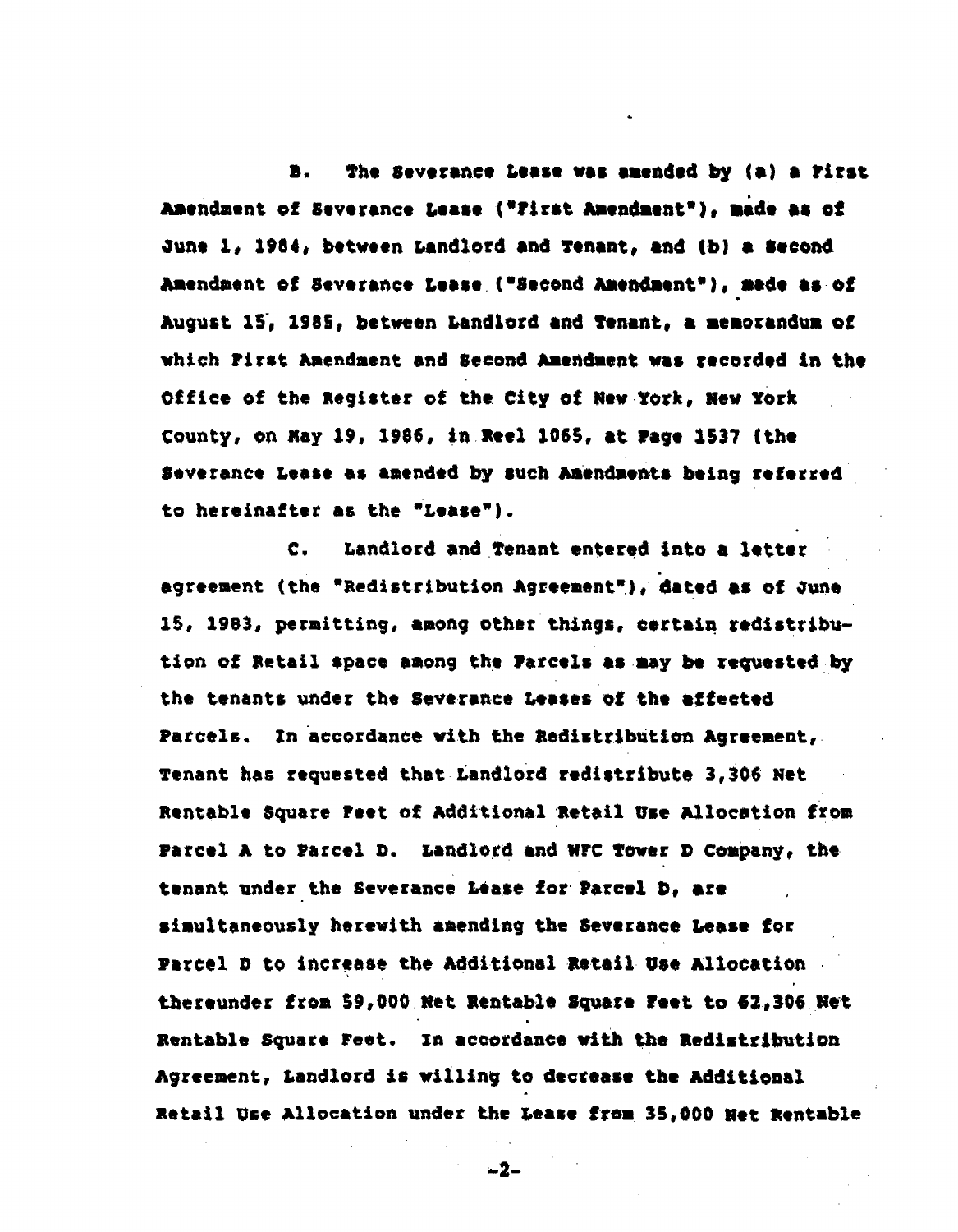**S**q**u**are fee**t** to **31**,**6**9**4** Net le**nt**ab**l**e.Sq**u**are fee**t**.

**n**. L**andl**o**rd** an**d T**e**n**a**nt nov d**e**sir**e t**o** a**m**e**nd th**e **L**ea**s**e **t**n **th**e re**s**pec**t**s an**d upon** t**h**e ter**ns** a**nd** c**onditio**ns.**s**e**t** f**o**rt**h An** this **Am**en**d**men**t.**

**A¢CORDIN**GL**Y**,it i**s** \_e**r**e**b**y**n**utua**lly cov**e**n**a**n**te**d** a**nd** a**g**ree**d** by a**nd b**e**t**wee**n t**he parties **h**eret**o a**s f**ollow**s:

**1. Se**c**t**i**on** 23.**04[**L1**) o**f **th**e Leas**e** i**s amended by** rep**l**ac*/***ng th**e w**o**r**ds "th***i*r**ty**°f**iv**e t**ho**usan**d (3S**\_**000)" on th**e s**e**ve**nth l**ine t**he**re**o**f **v**i**t**h t**he ya**r**d8 "th**ir**ty**-**on**e t**ho**us**an**d si**x hu**n**d**r**e**d **an**d **ninet**y-f**ou**r **(31,694).\***

2. **All cap**i**t**a**l**i**s**e**d** t**e**r**m**s **us**e**d i**n **th**t**a**\_**t**en**dnen**t *I* **vhtch** ar**e not oth**e**rwis**e **d**e**fin**e**d h**er**e**i**n sh**a**ll have th**e **m**ea**n**i**ngs** a**s**c**ribed** t**o th**en **in th**e **Lease.**

**3**. **The L**ea**s**e**,** a**s** a**m**e**nded b**y t**h**is \_**t**e**ndnent (**.,**)**.is **h**e**reby r**a**tifi**e**d** a**nd co**nf**i**rm**ed,** a**nd (b) sh**a**ll r**em**a**in **in full fa**r**ce** an**d effect** i**n** a**ccord**a**nc**e wi**th** a**nd sub**je**ct** t**o** t**h**e ter**ns***,* **co**v**enan**ts a\_**d** provi**s**i**ons ther**e**of.** All provisions of t**h**is */*\_**endm**e**nt a***t* **any prior** ame**ndm**e**n**t t**o th**e **S**e**v**era**nc**e L**eas**e **whic***h r*e**fer to the "**Lea**se,** a**s** am**ended h**e**r**e**by" sh**a**ll b**o**de.ned to** re**f**er **to the** Lea**se**, a**s a**me**n**de**d b**y **th**i**s** \_**a**e**ndnen**t **.**a**nd** a**s hereafter** ame**nded f**r**om time to t**im**e.**

**4. &**.*,***me**m**o**r**andum** o**f** t**hts** A**u**e**n**d**nen**t i**n forn fo**r re**co**r**d**i**ng sh**a**ll be** e**x**ec**u**ted an**d f***i***l**e**d** at **the r**e**qu**e**st Of** a**ny** p**a**r**t**y **he**r**eto at T**e**n**a**nt***'***s** e**xpense.**

X**N W**X**TNESS**\_F**J**\_**EOF**, **L**a**ndlo**r**d** a**nd T**e**n**a**n**t **h**a**v**e

o

"3**--**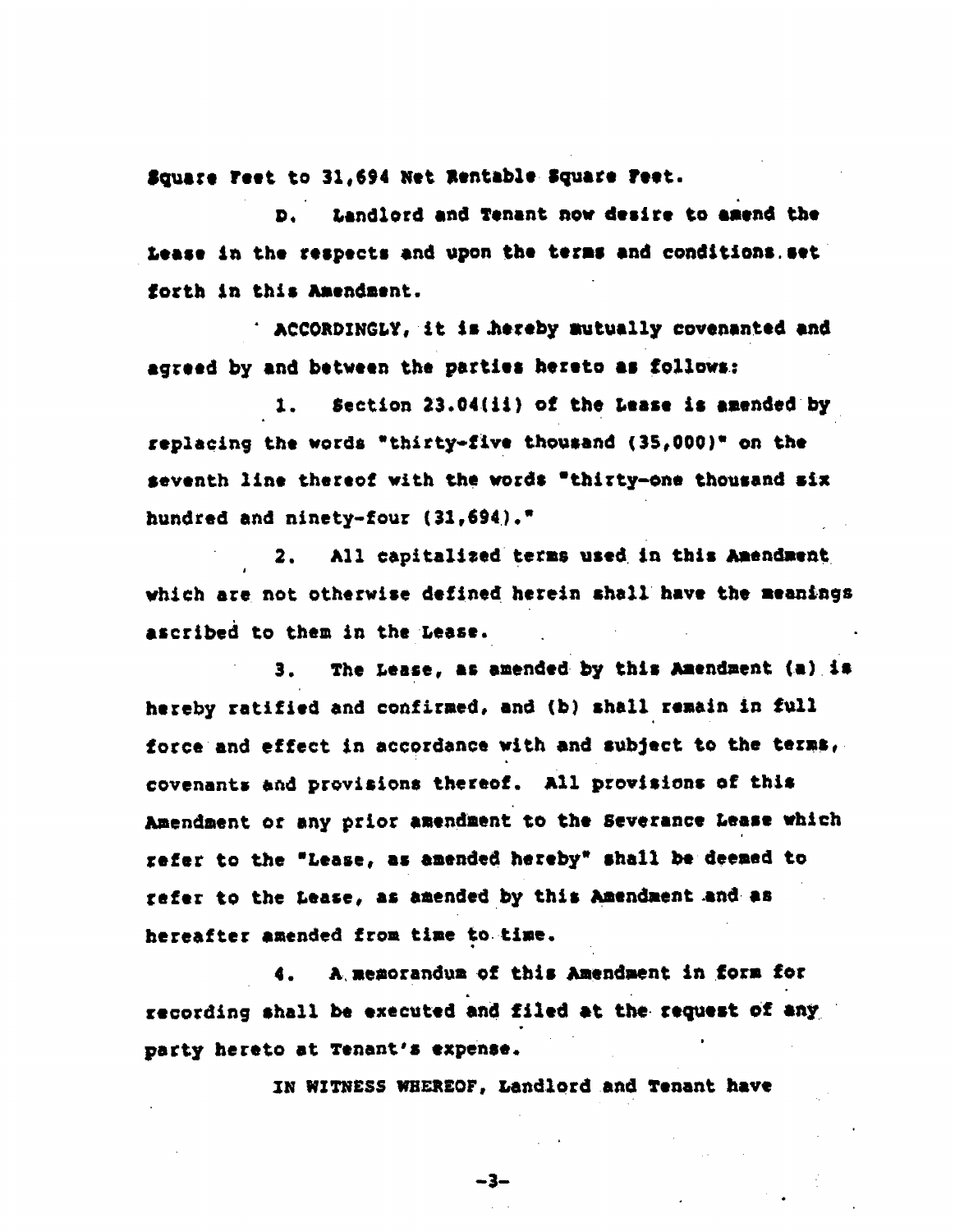executed this Amendment as of the day and year first above  $\ddot{\phantom{a}}$ written.

BATTERY PARK CITY AUTHORITY

By ги

WFC TOWER A COMPANY

- By: Off (U.S.) Development Company, L.P., a general partner
	- By: O&Y (U.S.) Development General Partner Corp.,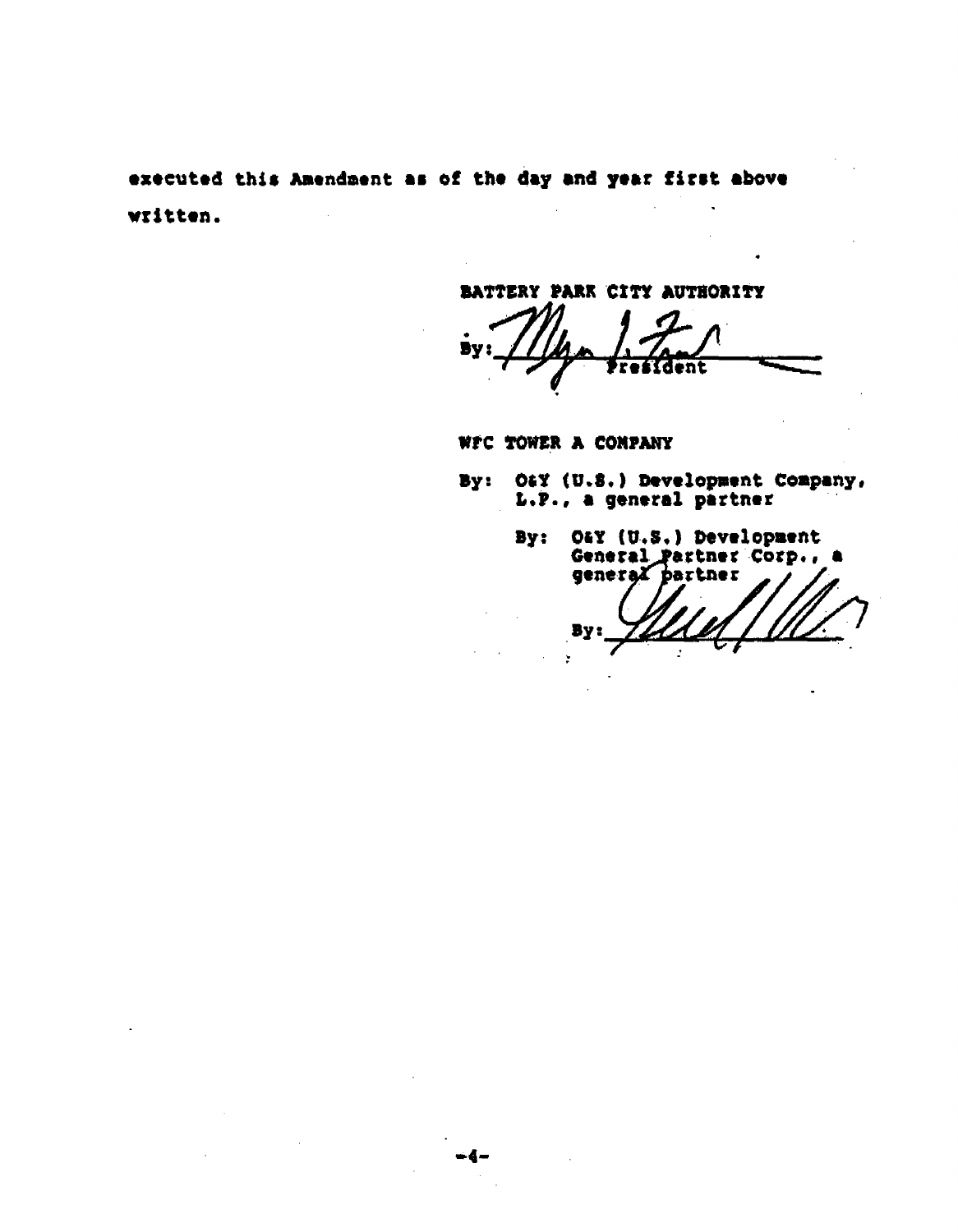STATE OF NEW YORK COUNTY OF NEW YORK 1

On this  $25^{44}$  day of February, 1988, before me personally came MEYER S. FRUCHER to me known, who, being by me duly sworn, did depose and say that he has an address at 334 West Toi Street, NY that he is the President Barread \_\_\_\_\_, that he is the President described in and which executed the foregoing instrument; and that he signed his name thereto by order of the members of said corporation.

**Linney** tte of New York 692371 i in Ne Mu Ca Turk C

STATE OF NEW YORK **SS.I** COUNTY OF NEW YORK D

day of February, 1988, before me On this personally came Gened to me known, who, being and Eay that he has an address at  $\frac{duly}{dt}$ , sworn $\frac{u}{t}$ did obf<u>us</u> UV -, that he is the tre the final of OFY (U.S.) bevelopment General Partner Corp., the corporation described in the foregoing instrument and which. executed the same as a general partner of O&Y (U.S.) Development Company, L.P., in its capacity as a general partner of WFC TOWER A COMPANY, a New York partnership; and that he signed his name thereto by order of the board of directors of said corporation.

-5-

Z4. Notary Public<br>CARYN D. BRAEL

ry Public. State of New York No. 31-4657912 Ouelilied in I aw York County Commission Expires March 31, 19 27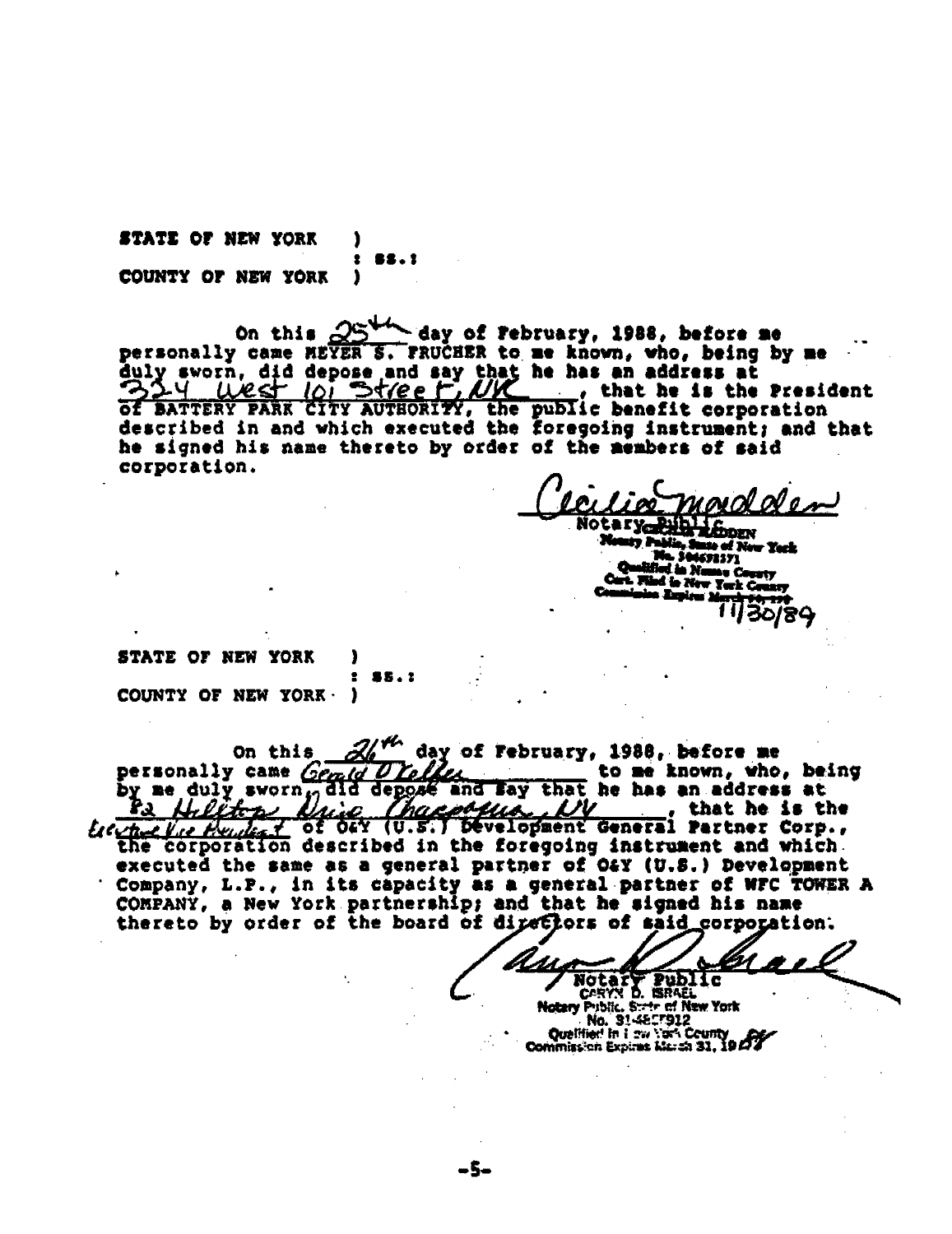# EXHIBIT \*/ **FARE AFTA**

上一

#### DESCRIPTION OF LAND

Street lines noted herein are in accordance with Map No. ACC. 30071 adopted by the New York City Board of Estimate on November 13. 1981.

All that certain plot, piece or parcel of land situate, lying<br>and being in the City, County and State of New York, described as follows:

BEGINNING at the intersection of the southerly line of Liberty<br>Street with the vesterly line of Marginal Street, Wharf or Place and the United States Bulkhead Line approved by the Secretary of War, July 31, 1941;

The following 6 courses run along the aforesaid vesterly line of Marginal Street, Wharf or Place and the United States Bulkhead line approved by the Secretary of War, July 31, 1941:

- 1. Running thence south 16°-57'-30" east, 26.88 feet:
- thence south 16°-41'-08" east. 50.95 feet: 2.
- thence south 13°-48'-10" east, 104.47 feet; 3.
- thence south 11"-56'-14" east. 51.60 feet; 4.
- thence south 12°-19'-00" east, 160.79 feet: 5.
- thence south 12<sup>0</sup>-49'-00" east, 27.69 feet; 6.
- 7. thence south 77°-31'-29" west, along the northerly line of Albany Street, 213.66 feet;
- thence north 12°-28'-31" west, along the easter-8. ly line of South End Avenue, 467.75 feet;
- thence due east, along the southerly line of<br>Liberty Street, 211.14 feet to the point or place of BEGINNING.

Together with the following non-exclusive easements, on the terns and subject to the conditions set forth with respect thereto in Section 41.07 of the Severance Lease for the Parcel dated as of June 15, 1983 (the "Lease), between Battery Park<br>City Authority ("BPCA"), as landlord, and Olympia & York Battery Park Company, as tenant: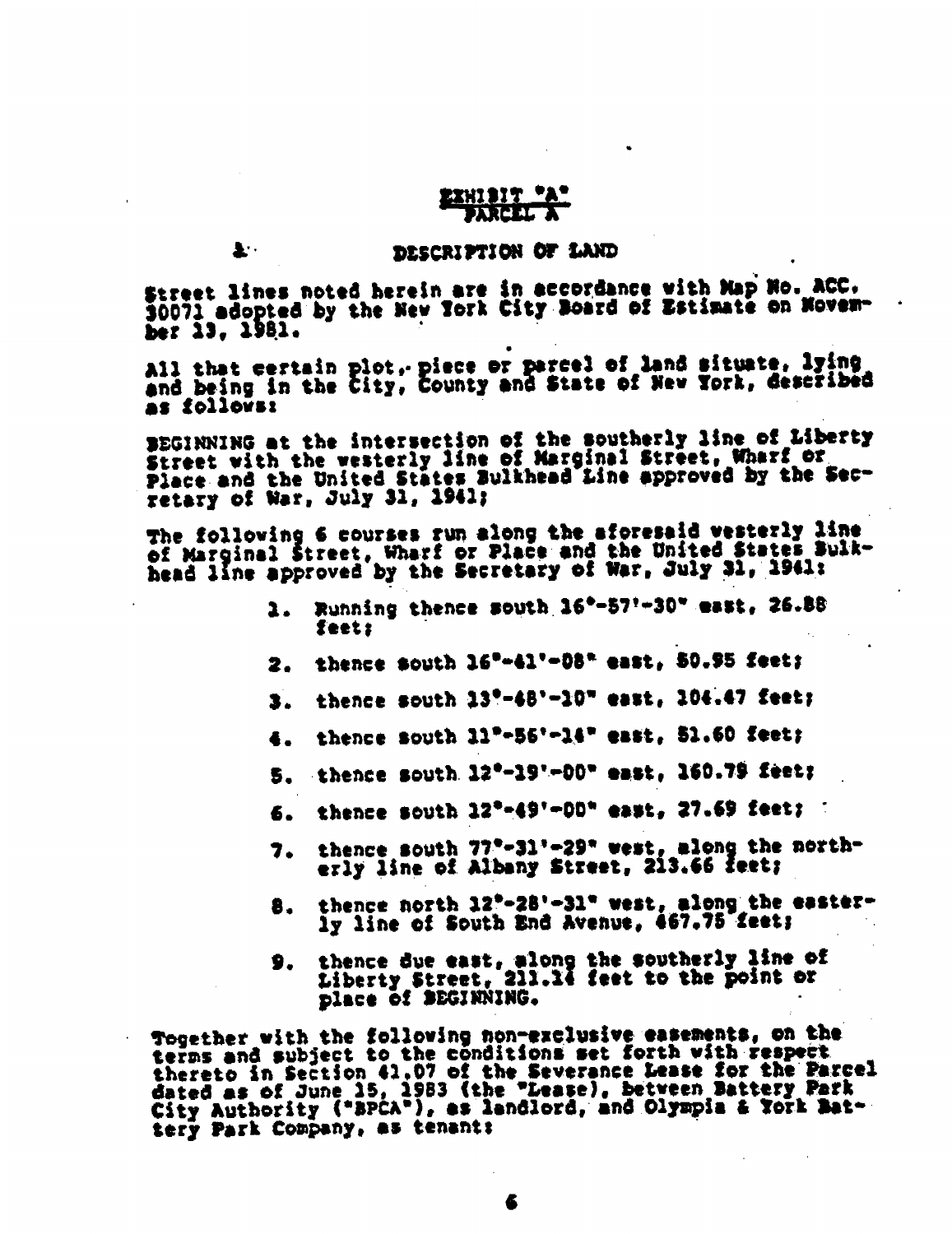## EASEMENT NO. 9 VEHI CULAR ACCESS

Street lines noted herein are in accordance with Map No. ACC.<br>30071 adopted by the New York City Board of Estimate, Wovember 13. 1981.

All that portion of the parcel below described lying between a lover horizontal plane drawn at elevation -50.0 feet and an upper horizontal plane drawn at elevation 29.5 feet bounded and described as follows:

BEGINNING at a point in the northerly line of Liberty Street,<br>distant 216.96 feet westerly from the intersection of the northerly line of Liberty Street with the westerly line of<br>Marginal Street, Wharf or Place and the United States Bulkhead Line approved by the Secretary of War, July 31, 1941;

- Running thence due west, along the northerly 1. . line of Liberty Street, 92.18 feet;
- thence north 12"-28"-31" west, 105.56 feet: 2.
- thence north 73°-04'-45" east, 90.27 feet: 3.
- $4.$  thence south  $12"$ -28'-31" east. 132.47 feet to the point or place of BEGINNING.

### EASEMENT NO. 11 TURNING CIRCLE AREA

All that portion of the parcel below described lying between a lover horizontal plane drawn at elevation -50.0 feet and an upper horizontal plane drawn at elevation 29.5 feet bounded and described as follows:

BEGINNING at a coordinate north 4370.933, west 10580.253:

- Running thence north 12°-28'-31" west, 55.48 1. feet:
- thence southeasterly, curving to the right on<br>the arg of a circle whose radial line bears 2. south 51°-43'-54" west, having a radius of 63.75<br>feet and a central angle of 51°-35'-11", 57.40 feet to the point or place of BEGINNING.

### PART OF VESET STREET

Street lines noted herein are in accordance with map being prepared by the City of New York, said map has not been adopted by the Board of Estimate as yet.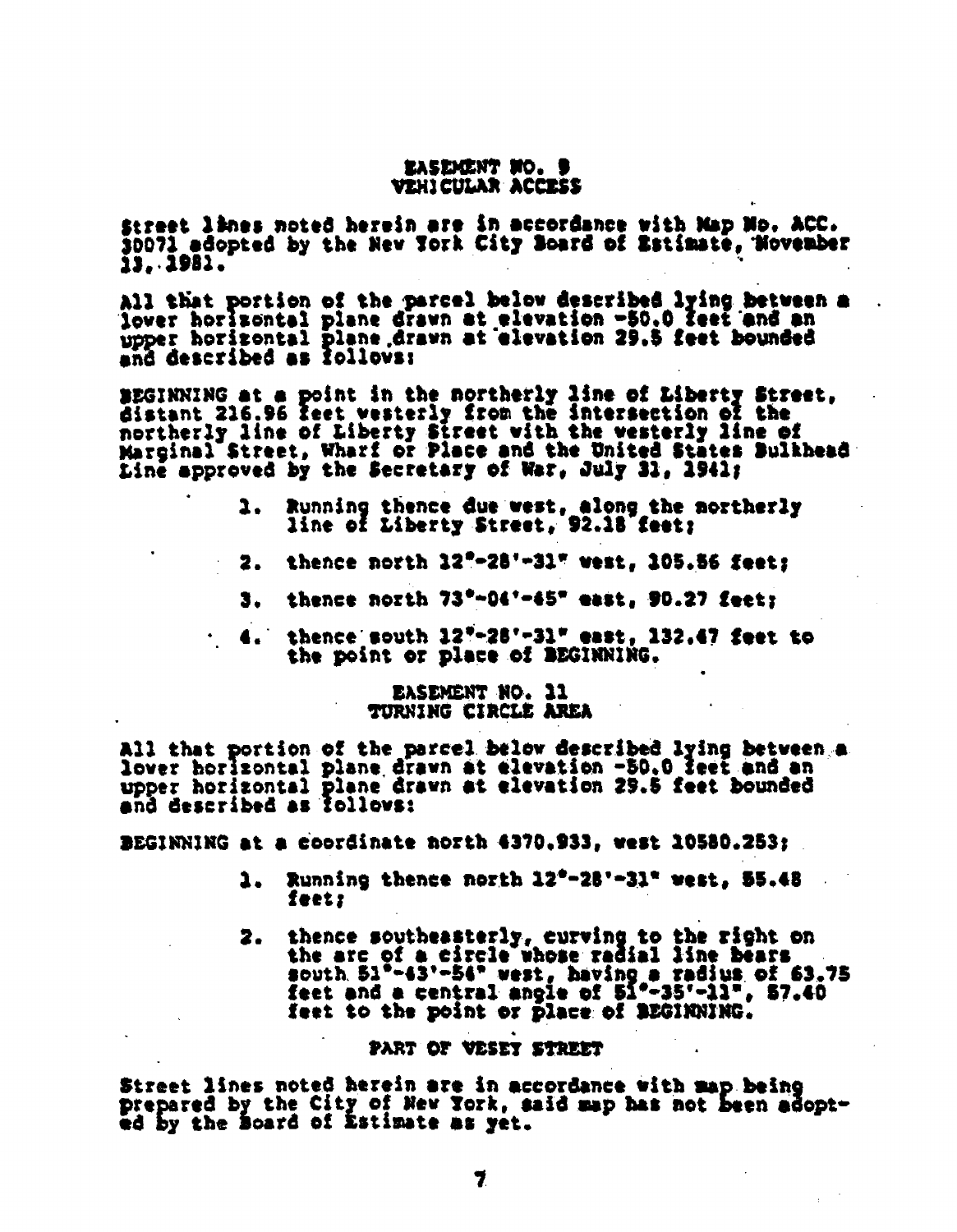EEGINNING at the intersection of the southerly line of Vesey Street and the westerly line of Marginal Street, Wharf or place and the United States Bulkhead Line approved by the Sec-<br>retary of War, July 31, 1941:

44

- Running thence north \$8°-07'-10" west, along the southerly line of Vesey Street, 693.61 feet?
- thence north 1°-52'-50" east, 100.00 feet, to 2. the northerly line of Vesey Street;
- thence south 88°-07'-10" east, along the north-З. erly line of Vesey Street, 655.68 feet, to the<br>westerly line of Marginal Street, Wharf or Place<br>and the United States Bulkhead line approved by the Secretary of War, July 31, 1941;
- thence south 18°-56'-00" east, along the wester-<br>ly line of Marginal Street, Wharf or Place and<br>the United States Bulkhead line approved by the Secretary of War, July 31, 1941, 94.24 feet to an angle point therein:
- thence south 18°-34'-07" east, still along the 5. vesterly line of Marginal Street, Wharf or Place<br>and the United States Bulkhead line approved by<br>the Secretary of War, July 31, 1941, 12.71 feet to the point or place of BEGINNING.

PART OF NORTH END AVENUE

Street lines noted herein are in accordance with map being prepared by the City of New York, said map has not been adopted by the Board of Estimate as yet.

BEGINNING at the intersection of the southerly line of Vesey Street and the easterly line of North End Avenue:

- Running thence south 1°-52'-50" west, along the easterly line of North End Avenue, 355.00 feet, to the southerly line of North End Avenue;
- 2. thence north 88°-07'-10" west, along the southerly line of North End Avenue, 100.00 feet, to the westerly line of North End Avenue;
- thence north 1°-52'-50" east, along the westerly З. line of North End Avenue, 355.00 feet, to the northerly line of North End Avenue which is coincident with a portion of the southerly line of Vesey Street;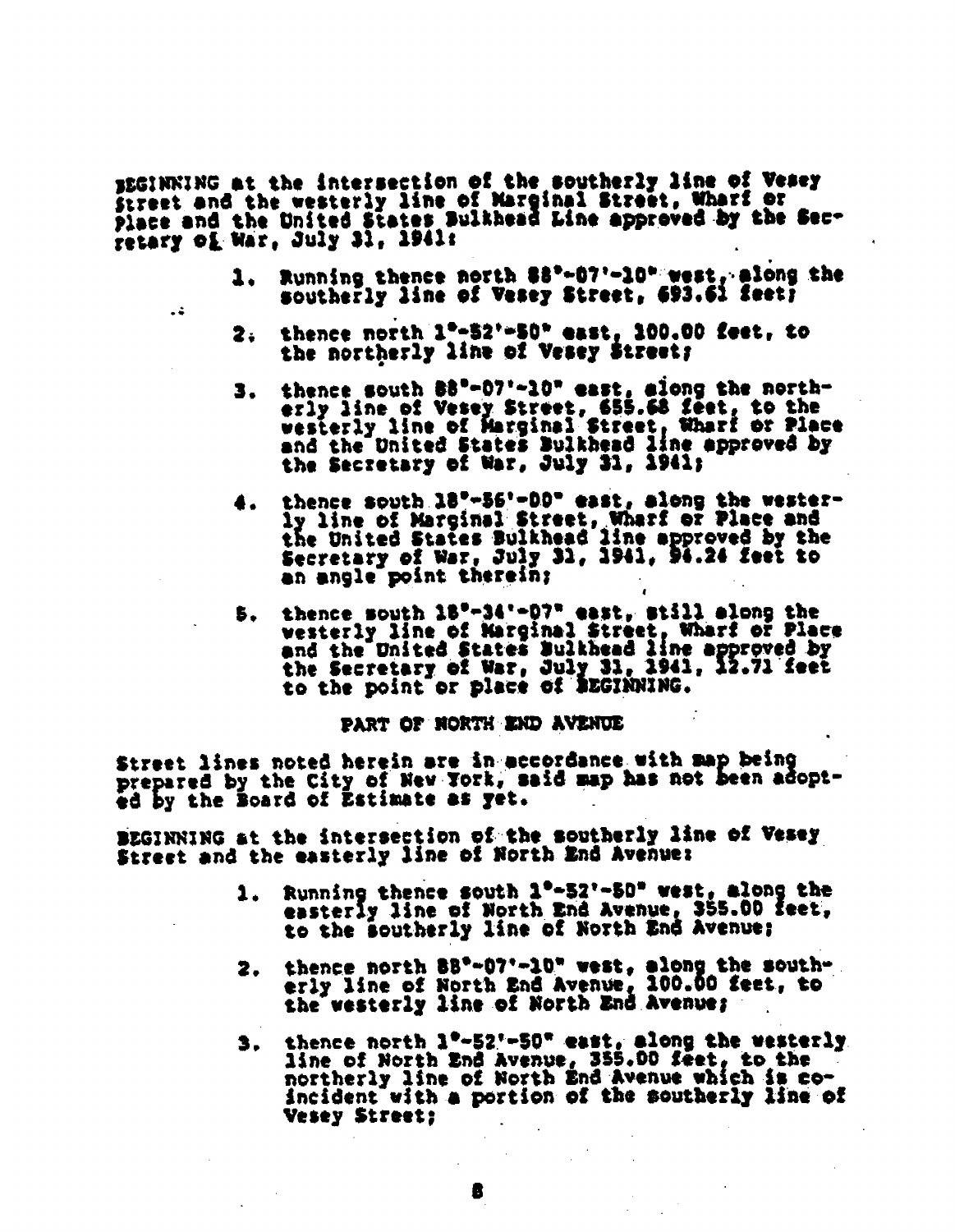thence south 88°-07'-10° east, along the morth-<br>erly line of North End Avenue which is coinci-4. dent with a portion of the southerly line of Ve-<br>sey Street, 100.00 feet, to the point or place L. of BEGINNING.

### PLAZA

 $\overline{a}$ 

tine of Liberty Steet is in accordance with Map No. ACC. 30071 adopted by the New York City Board of Estimate, November 13, 1981.

Line of North End Avenue is in accordance with map being prepared by the City of New York, said map has not been adopted by the Board of Estimate as yet.

BEGINNING at a point in the northerly line of Liberty Street<br>distant 216.96 feet westerly from the intersection of the<br>northerly line of Liberty Street with the westerly line of<br>Marginal Street, Wharf or Place and the Unit Line approved by the Secretary of War, July 31, 1941:

- Running thence due west, along the northerly<br>line of Liberty Street, 412.64 feet; 1.
- $2.$  thence north  $73^{6}-04^{1}-45^{1}$  east,  $78.82$  feets
- thence north 18"-36"-20" west, 463.95 feet: 3.
- thence south 71°-07'-33" west, 194.68 feet to a 4. point of curvature:
- thence westerly, on a curve to the right having. 5. a radius of 1880.08 feet, a central angle of 3<sup>8</sup>-<br>01'-26" and a distance of 99.23 feet;
- thence north 1"-52"-50" east, 143.14 feet; 6.
- thence south 88°-07'-10" east, along the south-7. erly line of North End Avenue, 100.00 feet:
- thence north 1°-52'-50" east, along the easterly ₿. line of North End Avenue, 61.29 feet;
- 9. thence due east, 354.87 feet;
- 10. thence due south, 343.47 feet;
- 11. thence due east, 72.58 feet;
- 12. thence south 12°-28'-31" east, 108.28 feet: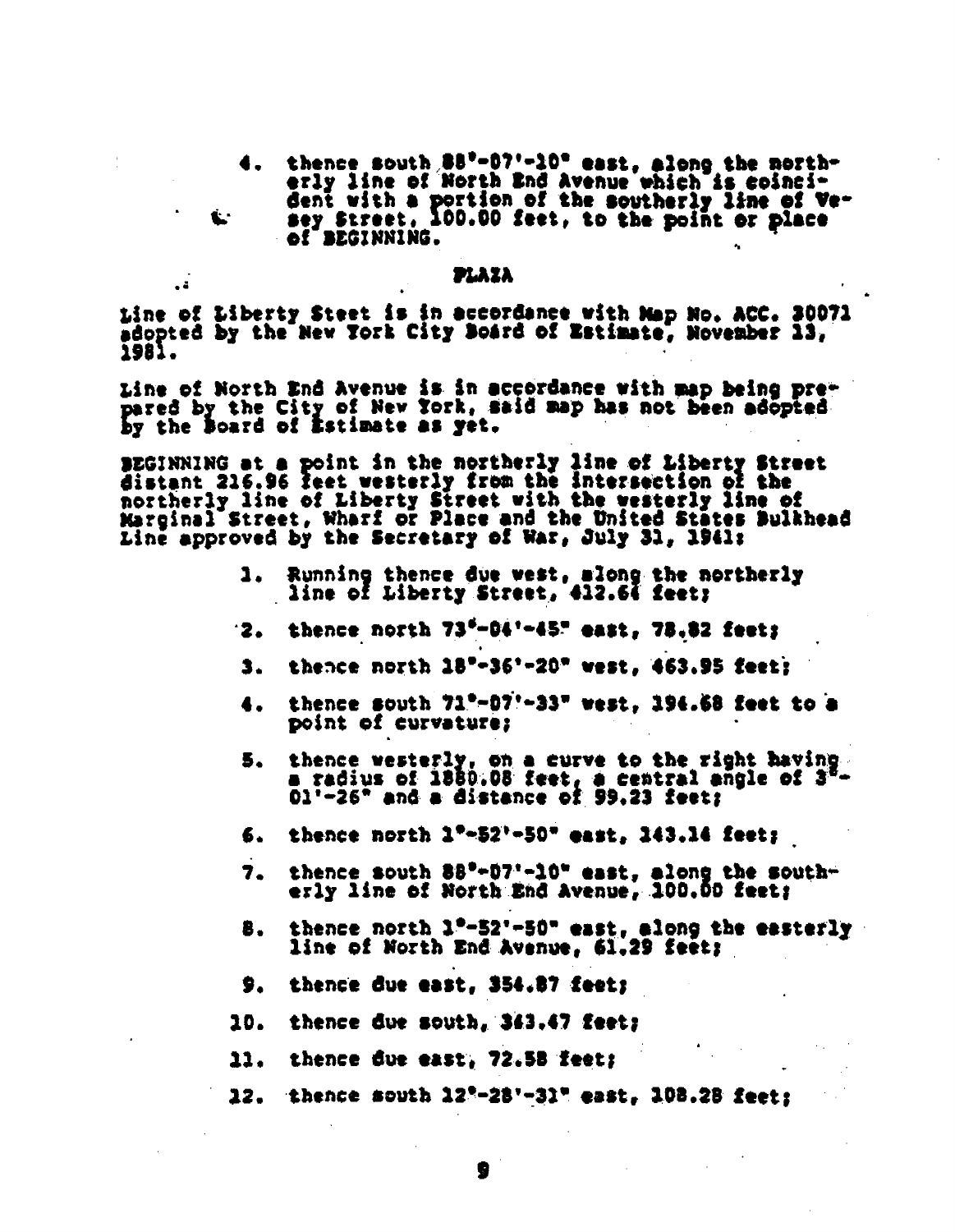13. thence north 77°-31'-29" east, 86.50 feet;

thence south 16°-55'-15° east, 38.01 feet; 14.

- thence north 73°-04'-45" east, 86.27 feet; 15.
- $26.$  thence south  $22^{\circ}-28^{\circ}-31^{\circ}$  east,  $232.47$  feet to the point or place of BEGINNING.

MORTHERN PEDESTRIAN BRIDGE

As shown on Map No. ACC. 30079 adopted by the New York City<br>Soard of Estimate, December 16, 1982.

鱼

 $\ddot{a}$ 

#### SOUTHERN PEDESTRIAN BRIDGE

As shown on Map No. ACC. 30071 adopted by the Mew York City Board of Estimate, November 13, 1981.

Subject to the reservations of BPCA designated as Easement No. 1 and Easement No. 2 on the terms and subject to the conditions set forth with respect thereto in Section 26.01(d) of the Lease and subject to the reservation of SPCA with respect to the Southerly terminal of the Liberty Street Bridge, which Liberty Street Bridge is designated as Easement No. 3, on the terms and subject to the conditions set forth with respect thereto in Section 41.07 of the Lease.

# **EASEMENT NO. 1** SEWER LINE

Street lines are in accordance with Map No. ACC. 30071 adopted by the New York City Board of Estimate, November 13, 1981.

All that portion of the parcel below described lying between a lover horizontal plane drawn at elevation -50.0 feet and an upper horizontal plane drawn at elevation 24.0 feet bounded and described as follows:

SEGINNING at the intersection of the westerly line of Marginal Street, Wharf or Place and the United States Bulkhead Line ap-<br>proved by the Secretary of War, July 31, 1941, and the northerly line of Albany Street:

- 1. Running thence south 77°-31'-29" west, alone the northerly line of Albany Street, 25.00 feet;
- 2. thence north  $22^{\circ} 49^{\circ} 00^{\circ}$  west,  $25.00$  feet;
- thence north 77°-31'-29" east, 25.00 feat: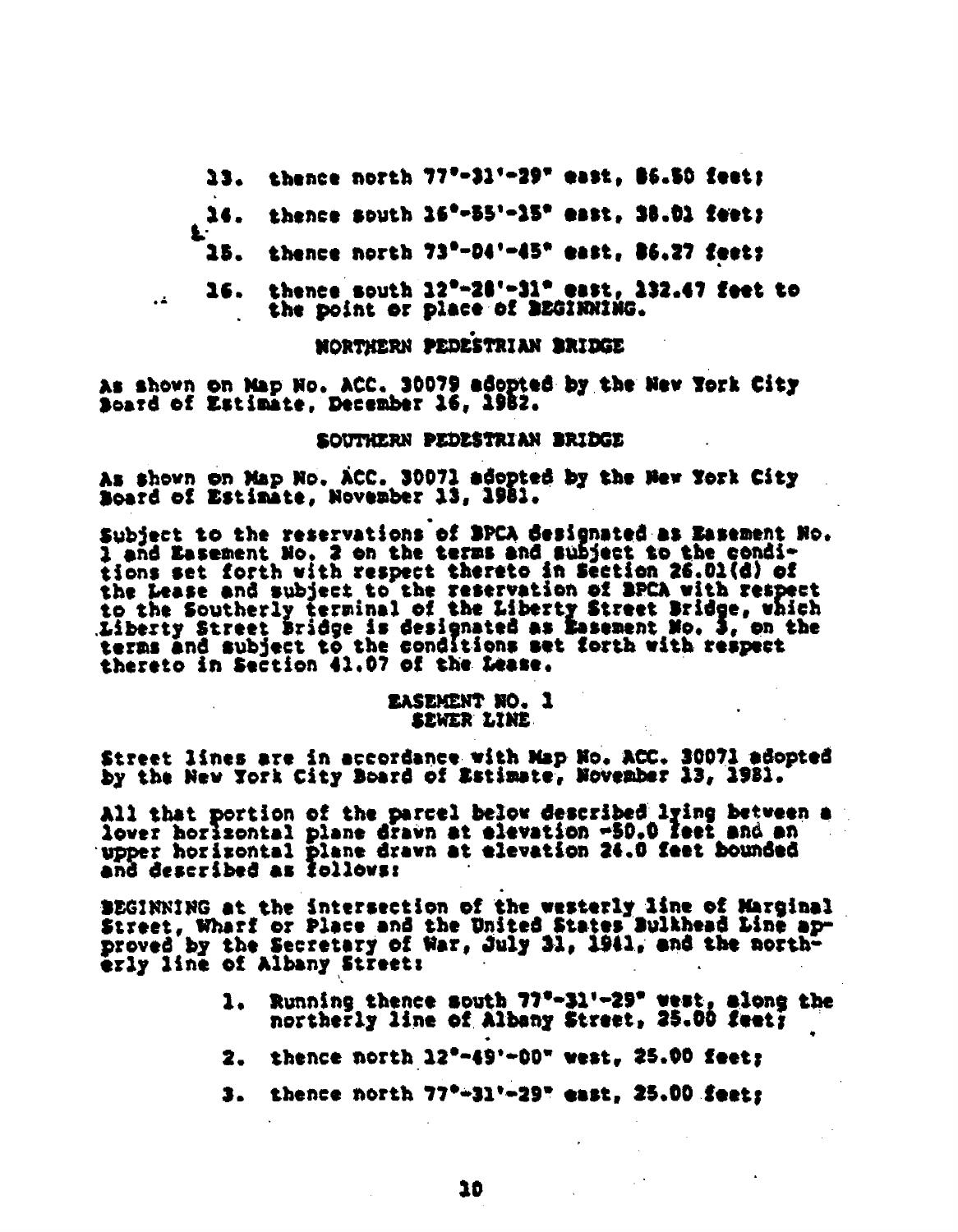thence south 12°-49'-00" east, along the wester-ly line of Marginal Street, Wharf or Place and the United States Bulkhead Line approved by the Secretary of War, July 31, 1941, 25.00 feet to<br>the point or place of BEGINNING.

# - RASEMENT NO. 2 SOUTH BRIDGE

Street lines are in accordance with Map Mo. ACC. 30071 adopted by the New York City Board of Estimate, November 13, 1981.

All that portion of the parcel below described lying between a lover horizontal plane drawn at elevation -70.0 feet and an upper horizontal plane drawn at elevation 65.0 feet bounded<br>and described as follows:

BEGINNING at a point in the westerly line of Marginal Street, Wharf or Place and the United States Bulkhead Line approved by<br>the Secretary of War, July 31, 1941, distant 38.48 feet south-<br>erly from the intersection of the westerly line of Marginal -Street, Wharf or Place and the United States Bulkhead Line ap-<br>proved by the Secretary of War, July 31, 1941, and the south-<br>erly line of Liberty Street as measured along the westerly.<br>line of Marginal Street, Wharf or Pl Bulkhead Line approved by the Secretary of War, July 31, 1941:

- Running thence south 16°-41'-98" east, along the<br>westerly line of Marginal Street, Wharf or Place<br>and the United States Bulkhead Line approved by 1. the Secretary of War, July 31, 1941, 35.58 feet;
- thence south 88°-39'-37" west, 81.70 feet;
- thence north  $3"$ -59'-16" west, 35.03 feet; 3.
- thence north 88°-39'-37" east, 73.88 feet to the 4. point or place of BEGINNING.

# **EASEMENT NO. 3** LIBERTI STREET BRIDGE

Street lines noted herein are in accordance with Map. No. ACC. 30071 adopted by the New York City Board of Estimate on November 13, 1981.

All that portion of the parcel below described lying between a lower horizontal plane drawn at elevation 26.6 feet and an upper horizontal plane drawn at elevation 61.6 feet bounded and described as follows: